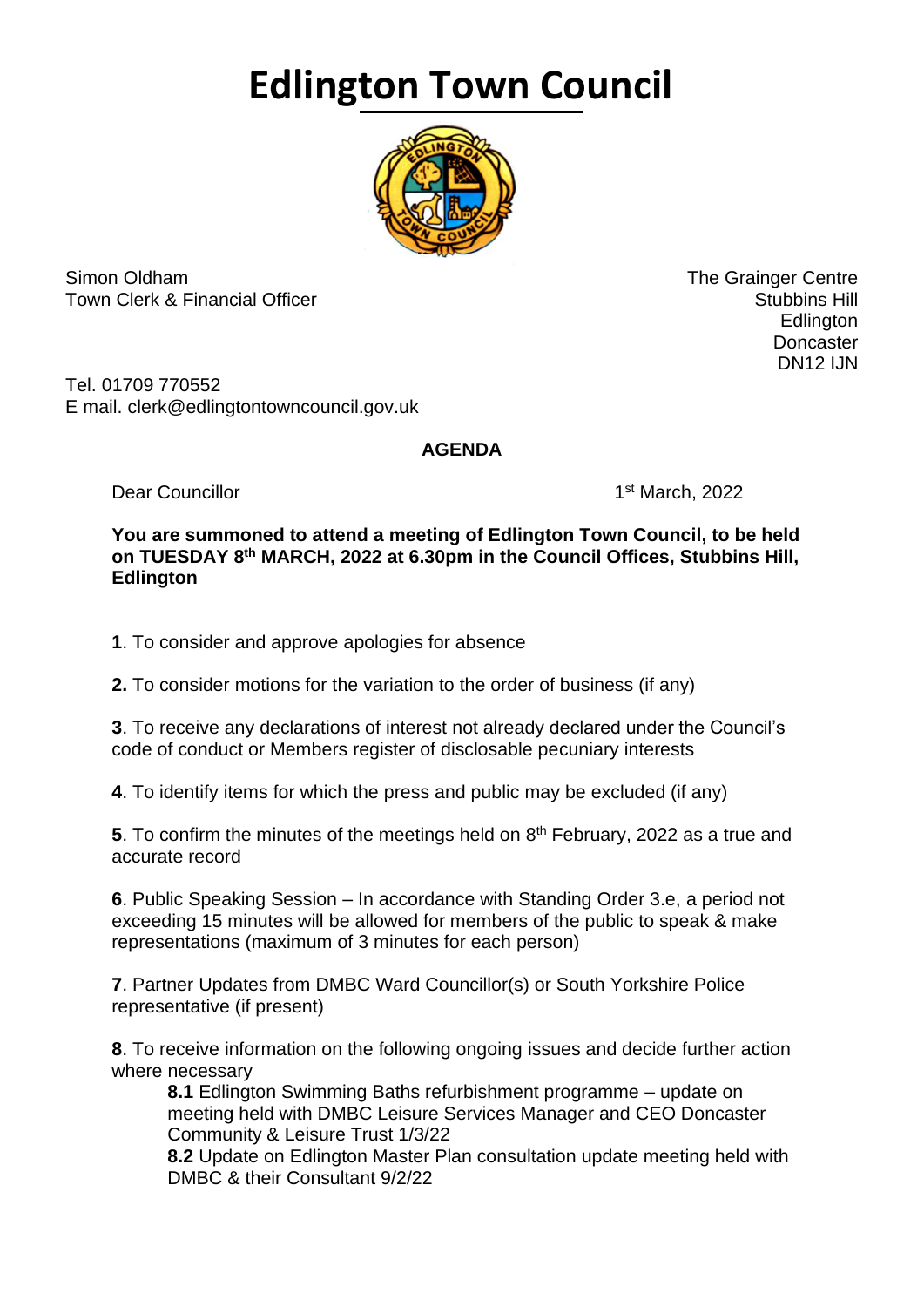**8.3** Update on introductory meeting with the new DMBC Stronger Communities Coordinator for Edlington & Warmsworth on 15/2/22 and establishment of a bi-monthly meeting

- **9.** Planning To consider any Planning Application Consultations (if any)
- **10**. Report of the Clerk To receive updates and consider matters in respect of: **10.1** Burial ground

**10.2** Allotments – a) Grant application Group 1 Martinwells Allotment **Committee** 

**10.3** Community Centre – a) Engage Day Centres hire rate re use of Grainger **Centre** 

**10.4** Recreation Ground/Miners Memorial Garden

**10.5** Improvement Projects & Events – a) Preparations for Queen's Platinum Jubilee commemoration – update on meeting with partner/local community groups 8/3/22 2pm; b) Remembrance Sunday – preparations and update on site meeting to Balby barracks re Army Cadet's participation

**10.6** Update re Working Group 1/3/22 - "Improving communications with and standing in the local community"

**10.7** Update re co-optee vacancy – Town Councillor role

**10.8** DMBC Climate action support – update on virtual meeting with Doncaster Town & Parishes held 22/2/22 and to determine a way forward with

local carbon reduction initiatives

**10.9** To consider the Annual Risk assessment 2022

**10.10** Mayor's annual award scheme

**10.11** Developing a community skips programme – enquiry to DMBC **Streetscene** 

**10.12** To support a motion to offer the Town Council's best wishes & support to the Ukrainian Embassy for the current plight faced by the invasion of its' country

- **11**. Mayor's Announcements (if any)
- **12**. Matters requested by Councillors None
- **13**. Financial matters:

**13.1** To note & receive a schedule of payments made March 2022 and income received during February

**13.2** Budgetary control/bank reconciliation as at 28/2/22

**13.3** Cambridge Building Society – annual investment statement

**14**. To consider the following new correspondence/information items and any action where necessary

|                | <b>YLCA</b>                    | White Rose Bulletins 11 <sup>th</sup> , 18th & 25 <sup>th</sup> February 2022<br>and remote Conference programme 25/3/22 & NALC<br>Levelling Up Government White Paper (Summary) |
|----------------|--------------------------------|----------------------------------------------------------------------------------------------------------------------------------------------------------------------------------|
| 2              | <b>YLCA</b>                    | Civility & Respect project update                                                                                                                                                |
| 3              | <b>DMBC</b>                    | <b>Great British Spring Clean</b>                                                                                                                                                |
| $\overline{4}$ | Doncaster/Sheffield<br>Airport | Community Investment Fund - open for bids                                                                                                                                        |
| 5              | <b>DMBC</b>                    | Temporary traffic regulation order - Edlington Lane,<br>Edlington from its southern most junction point with                                                                     |